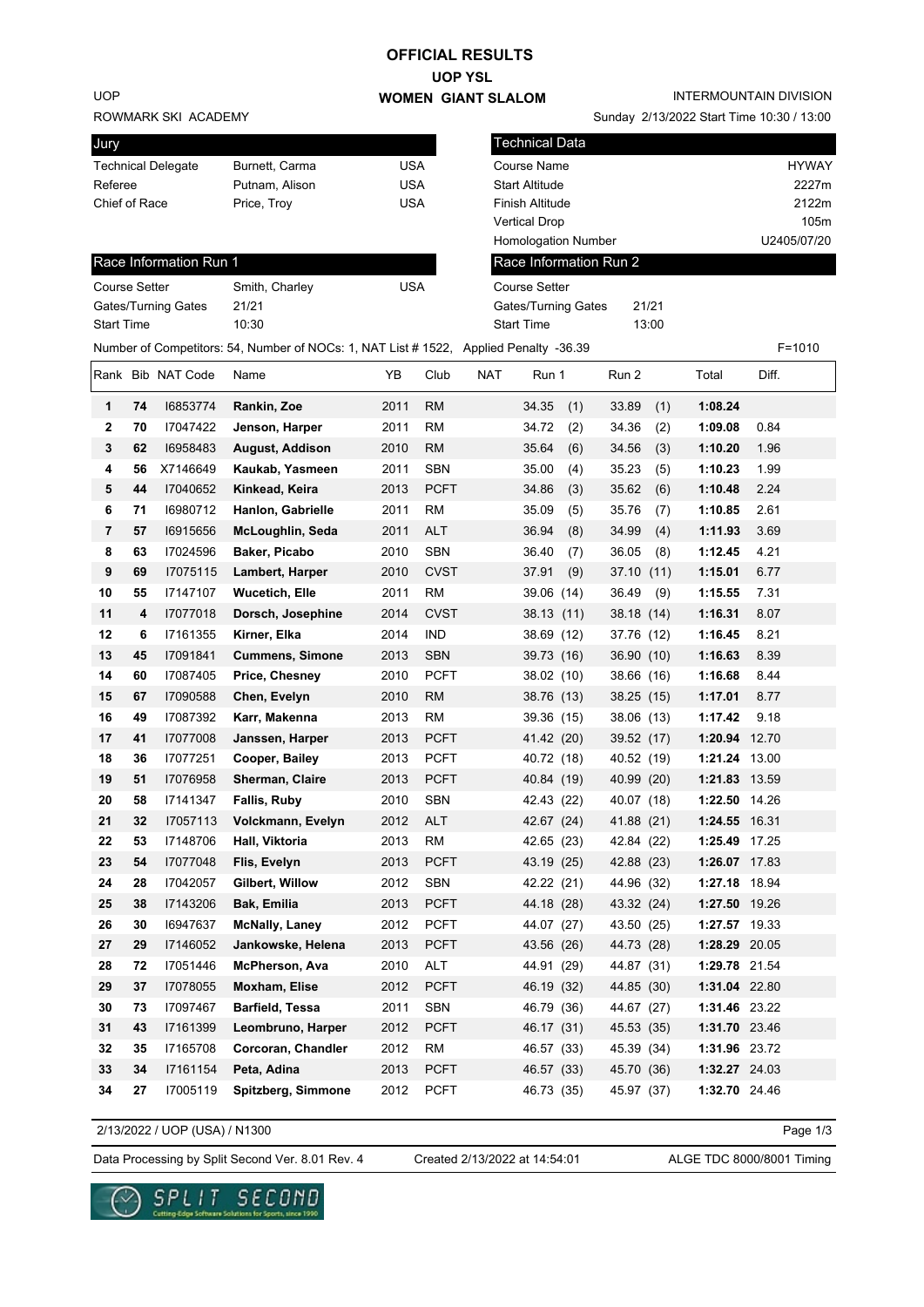ROWMARK SKI ACADEMY UOP

## **UOP YSL WOMEN GIANT SLALOM OFFICIAL RESULTS**

INTERMOUNTAIN DIVISION

| Sunday 2/13/2022 Start Time 10:30 / 13:00 |
|-------------------------------------------|
|-------------------------------------------|

|    |                | Rank Bib NAT Code | Name                       | YB.  | Club        | <b>NAT</b> | Run 1      | Run 2           | Total         | Diff. |
|----|----------------|-------------------|----------------------------|------|-------------|------------|------------|-----------------|---------------|-------|
| 35 | 33             | 17131594          | Levy, Leah                 | 2013 | <b>PCFT</b> |            | 49.60 (42) | 45.15 (33)      | 1:34.75 26.51 |       |
| 36 | 46             | 17129595          | <b>Wolf, Clara</b>         | 2012 | <b>SBN</b>  |            | 48.54 (38) | 47.57 (39)      | 1:36.11       | 27.87 |
| 37 | $\overline{2}$ | 17164256          | Clarke-midura, Anya        | 2014 | <b>CVST</b> |            | 45.04 (30) | 51.21 (47)      | 1:36.25 28.01 |       |
| 38 | 52             | 17164454          | Schmidt, Isabel            | 2013 | <b>PCFT</b> |            | 49.96 (43) | 47.34 (38)      | 1:37.30       | 29.06 |
| 39 | 5              | I7165266          | Davis, Nora                | 2014 | <b>CVST</b> |            | 48.58 (39) | 49.06 (42)      | 1:37.64 29.40 |       |
| 40 | 59             | 17084816          | Shirazi, Sophie            | 2010 | <b>SBN</b>  |            | 50.02 (44) | 48.50 (40)      | 1:38.52 30.28 |       |
| 41 | 48             | 17106723          | Kleiner, Lucille           | 2013 | <b>CVST</b> |            | 48.35 (37) | 50.20 (46)      | 1:38.55 30.31 |       |
| 42 | 3              | 17102539          | Antablin, Tate             | 2014 | <b>PCFT</b> |            | 48.77 (40) | 49.92 (44)      | 1:38.69 30.45 |       |
| 43 | 68             | 17078004          | Kleiner, Sophia            | 2010 | <b>CVST</b> |            | 50.82 (45) | 48.86 (41)      | 1:39.68 31.44 |       |
| 44 | 42             | 17089877          | <b>Salmon Garbett, Emi</b> | 2012 | <b>RM</b>   |            | 51.86 (48) | 49.28 (43)      | 1:41.14 32.90 |       |
| 45 | 31             | 17138712          | Marcano, Daisy             | 2013 | <b>SBN</b>  |            | 51.22 (46) | 50.16 (45)      | 1:41.38 33.14 |       |
| 46 | 50             | 17148179          | Ogden, Nevaeh              | 2013 | <b>PCFT</b> |            | 51.53 (47) | 53.90 (49)      | 1:45.43 37.19 |       |
| 47 | 47             | 17143307          | Hollevoet, Harper          | 2013 | <b>PCFT</b> |            | 49.58 (41) | 56.27 (50)      | 1:45.85 37.61 |       |
| 48 | 7              | 17136050          | Louis, Eisa                | 2014 | <b>PCFT</b> |            | 54.77 (50) | 53.56 (48)      | 1:48.33       | 40.09 |
| 49 | 40             | 17165927          | Cannon, Nora               | 2013 | <b>CVST</b> |            | 54.10 (49) | 1:04.55<br>(52) | 1:58.65 50.41 |       |
| 50 | 39             | 17166486          | <b>Scott, Alice</b>        | 2013 | <b>RM</b>   |            | 58.62 (51) | 1:00.91(51)     | 1:59.53 51.29 |       |
|    |                |                   |                            |      |             |            |            |                 |               |       |
|    |                |                   |                            |      |             |            |            |                 |               |       |

### **NOT PERMITTED TO START 1st RUN**

| DID NOT START 1st RUN: 1 competitor   |      |           |            |
|---------------------------------------|------|-----------|------------|
| 16960406<br>Galen, Dylan<br>64        | 2010 | <b>RM</b> |            |
|                                       |      |           |            |
| DID NOT FINISH 1st RUN: 2 competitors |      |           |            |
| 17165292<br>Ikerd, Sage<br>75         | 2011 | CVST      | 44.16 (26) |
| 17165282<br>Ikerd, Seguoia<br>65      | 2011 | CVST      | 44.76 (29) |

**DISQUALIFIED 1st RUN**

### **NOT PERMITTED TO START 2nd RUN**

**DID NOT START 2nd RUN**

### **DID NOT FINISH 2nd RUN: 1 competitor**

 **1** I7027943 **Burky, Lily** 2014 PCFT 40.50 (17) DNF

**DISQUALIFIED 2nd RUN**

2/13/2022 / UOP (USA) / N1300

Created 2/13/2022 at 14:54:01

Page 2/3

Data Processing by Split Second Ver. 8.01 Rev. 4 Created 2/13/2022 at 14:54:01 ALGE TDC 8000/8001 Timing